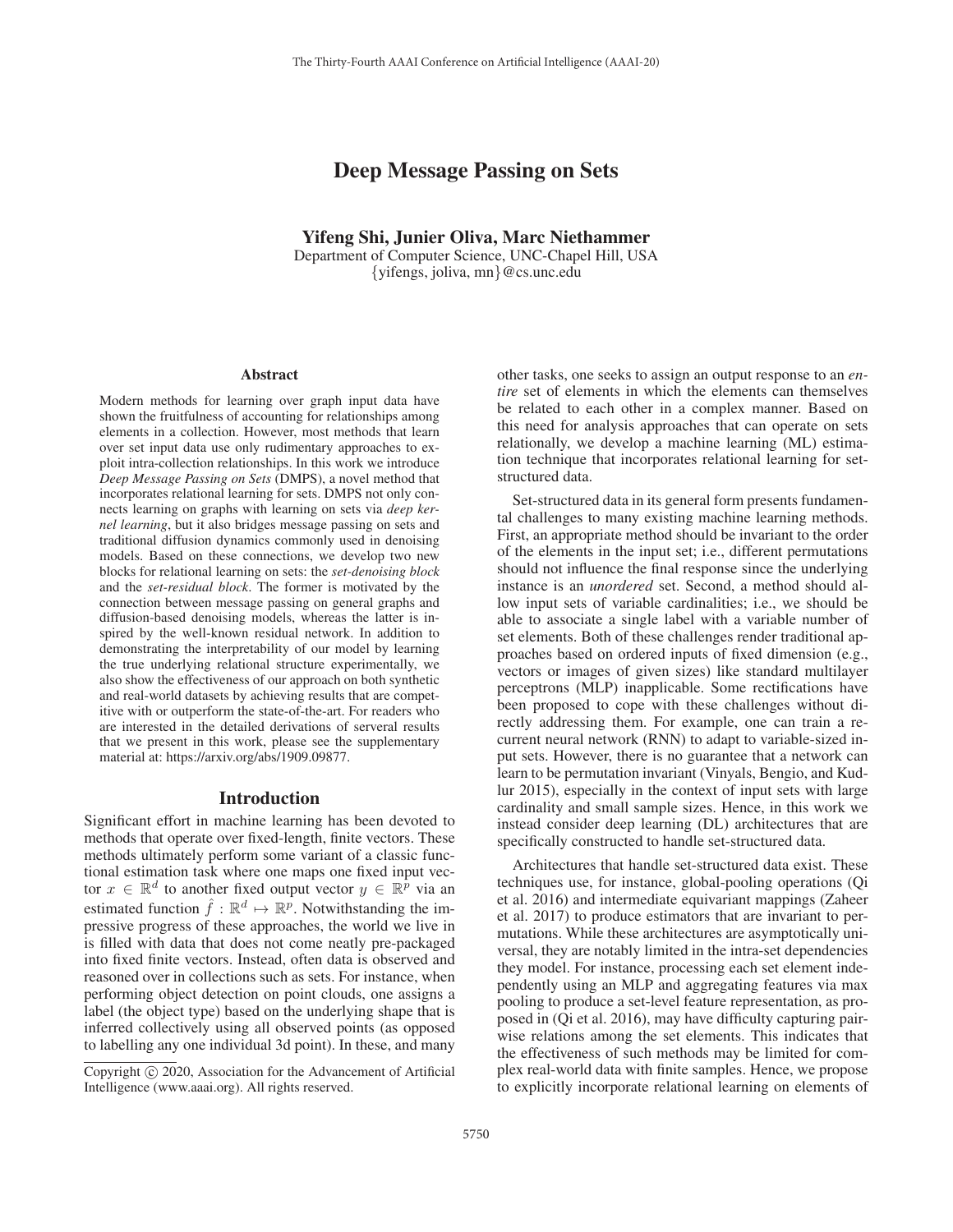

Figure 1: An overview of DMPS coupled with the set-denoising block as an illustrative example, and magnified views of the setdenoising block and the set-residual block. We briefly explain each figure here. (a): Given a set of objects,  $\{x_1, x_2, \dots, x_n\}$ , we first extract feature representations of the set elements,  $\{\phi_1^0, \phi_2^0, \cdots, \phi_n^0\}$ , through, for example, a convolution neural network if the set elements are images. We estimate the underlying latent graph of the set using the extracted features via deep kernel learning (Wilson et al. 2015). We then apply a predefined number  $(k, \text{ in this case})$  of set-denoising blocks, which can be replaced by the message passing step or the set-residual block, to the extracted features in order to produce meaningful final feature representations that encode complex interactions among set elements. Lastly, we use a set pooling operation to generate a set-level feature representation for downstream tasks; (b): We first process the feature matrix,  $X$ , with a message passing step to produce  $X^{MP}$ , and then compute a weighted sum between X and  $X^{MP}$  with a learnable diffusion coefficient  $\gamma$ . Lastly we process the added matrix through a linear layer followed by a non-linear operator; (c): We still process the feature matrix,  $X$ , with a message passing step to produce  $X^{resi}$ . Instead of adding  $X^{resi}$  immediately back to X, we process  $X^{resi}$  with a linear layer followed by a non-linear operator first, and then add the resulting feature matrix to X.

an input set, a proven strategy for better learning (Santoro et al. 2017), by first constructing a latent graph that appropriately reflects the underlying relational structure of the input set, and then applying the message passing scheme on the constructed graph to leverage such relational information. Although not the first work that can be interpreted as considering relational information for modeling set-structured data through graphs (e.g. an alternative interpretation of Vaswani et al. (2017) given in Battaglia et al. (2018)), we explicitly represent the relational structure of input sets via learned latent graphs, and more importantly, place sensible resections on such graphs that are more consistent with the graph learning literature, facilitate the interpretability of our approach, and allow for the natural development and interpretation of our approach from a diffusion point of view.

Main Contributions In this paper, we further relational learning on sets with our framework *Deep Message Passing on Sets* (DMPS). Our main contributions are: 1) we unite learning on graphs with learning on sets through deep kernel learning, allowing for flexible relational learning on sets; 2) we develop two novel blocks, the *set-denoising block* and the *set-residual block*, to further facilitate learning interactions among set elements; 3) in addition to demonstrating the interpretability of our approach by successfully learning the true underlying relational structures, we show the effectiveness of our approach on both synthetic and real-world datasets by achieving results that are competitive with or outperform the state-of-the-art.

## Background

This section introduces background material relevant for the development of our DMPS approach.

## General Formulation of Valid Set Functions

Given an input set  $X = \{x_1, x_2, \dots, x_n\}$ , most permutation invariant functions that operate on sets studied in recent literature (Zaheer et al. 2017; Qi et al. 2016; Ilse, Tomczak, and Welling 2018) belong to the following class of functions:

$$
\mathbb{F}(f) = \{f : f(X) = \kappa \left( \text{pool}\{\phi_X(S_1), \dots, \phi_X(S_m)\}\right) \},\tag{1}
$$

where  $S_i$  for  $1 \le i \le m$  is a subset of the power set of X, m is the number of such subsets being modeled,  $\phi_X$  is a function that acts on the power set of X, *pool* is a permutation invariant pooling operation that produces a set-level representation for downstream tasks, and  $\kappa$  is another function that transforms the set-level representation into the output space of the model. Most methods in the literature differ in the choice of  $\phi_X$ . To explicitly encode interactions among set elements, we will construct a function  $\phi_X$  that acts on a nontrivial subset of X using a message passing scheme.

## Message Passing on Graphs

Representation learning on graphs is an active research area (Hamilton, Ying, and Leskovec 2017). We focus on the message passing scheme. Consider a graph  $G = \{V, E\}$ , where  $V$  is the set of vertices and  $E$  is the set of edges. We assume that each node v has a node feature  $h<sub>v</sub>$  and each edge between two vertices, say v and w, has an edge feature  $e_{vw}$ . Message passing on graphs can be summarized in terms of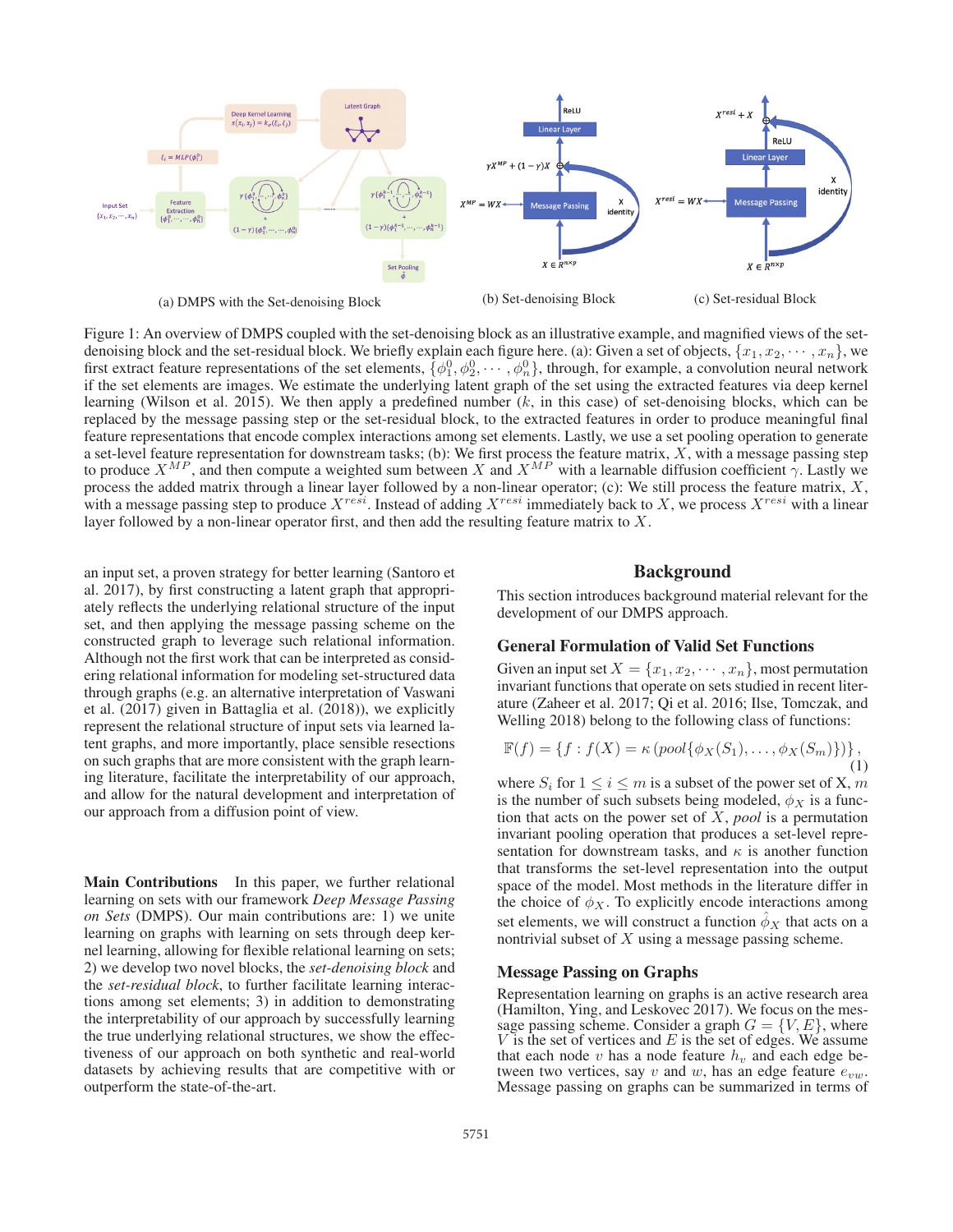a *message passing phase* and a *readout* phase (Gilmer et al. 2017). In the message passing phase we update each  $h_v^t$  as

$$
m^{t+1}_v = \sum_{w \in N(v)} M_t(h^t_v, h^t_w, e_{vw})
$$
 (propagate neighborhood)

$$
h_v^{t+1} = U_t(m_v^{t+1}, h_v^t)
$$
 (update the feature vector)

where  $M_t$  and  $U_t$  are the feature aggregation and update functions, respectively,  $N(v)$  denotes the neighborhood of v, and t enumerates the message passing step. In the *readout phase*, we produce a graph-level feature representation from the node features for downstream tasks with  $\hat{f}$  as

$$
\hat{f} = R\left(\{h(v)|v \in V\}\right)
$$

where  $R$  is the readout function. To ensure the message passing scheme is permutation invariant with respect to graph isomorphisms, an example of a trio of  $M_t$ ,  $U_t$ , and R can be a function that computes a weighted average of the neighborhood features based on the edge weights, a concatenation operator, and a sum operator, respectively.

## Deep Message Passing on Sets

We bridge learning on graphs and learning on sets with the message passing scheme, by first learning an underlying latent graph that represents the connectivity of the set elements, and then applying message passing to this latent graph to incorporate relational learning into learning on sets (see Fig. 1a for an illustration). In this way, DMPS leverages relational information to encode input sets in contrast to more traditional approaches (Zaheer et al. 2017; Qi et al. 2016), where each set element is either processed through some rudimentary equivariant transformations or in an independent manner.

### Latent Graph Learning

Message passing on graphs is based on neighborhood structures and edge weights of the graphs. Our goal is to leverage relational information to encode elements in an input set via message passing, a natural way to capture the intradependencies among the elements if a graph that appropriately underpins the input set exists. However, unlike graph data, we generally do not know a-priori what neighbors a particular set element has and how strongly it is connected to these neighbors. Instead we need to infer such a graph structure from the set itself, ideally in an end-to-end fashion that is optimized jointly with the message passing scheme and a downstream task objective. To this end, we propose to learn edge weights among set elements, say  $x_i$  and  $x_j$ , via a similarity function,  $e_{i,j} = s(x_i, x_j)$ , where the similarity function itself is learned through the *deep kernel learning* scheme (Wilson et al. 2015). Specifically, deep kernel learning uses a shared multilayer perceptron network (MLP) to transform set elements into a feature space in which a kernel function is applied to the resulting feature representations, i.e.  $s(x_i, x_j) = k_{\sigma} (\text{MLP}(x_i), \text{MLP}(x_j))$  where  $k_{\sigma}$  is a valid kernel function with an adaptive hyperparameter  $\sigma$ . Following this kernel strategy, we effectively use an infinite number of adaptive basis functions to estimate the similarities among set elements.

## Message Passing on Sets

We simplify message passing on graphs to adapt to our setting:

**Definition 1.** Given a set  $X = \{x_1, x_2, \ldots, x_n\}$  where  $x_i \in R^p$  for all *i*, we define message passing on sets as an *iterative updating procedure that updates each set element as a weighted sum of the entire set*  $x_i \leftarrow \sum_{j=1}^n w_{i,j}x_j$ ,  $where \sum_{i} w_{i,j} = 1, \forall i : 1 \leq i \leq n, and w_{i,j} \geq 0,$  $\forall i, j : 1 \leq i, j \leq n$ .

More compactly, we have  $X^{t+1} = W X^t$  where t denotes the time step,  $X^{t+1}, X^t \in R^{n \times p}$ , and  $W \in R_+^{n \times n}$  is an adaptive, row-normalized stochastic matrix constructed using the deep kernel learning scheme. More specifically, given an input set, we first construct the kernel matrix  $K$ where  $K_{i,j} = s(x_i, x_j)$  using the learned similarity function. We then obtain  $W$  by applying the Softmax operator to  $K$  to ensure the rows of  $K$  sum up to one, allowing us to interpret W as the weighted, row-normalized adjacency matrix of the underlying (fully-connected) latent graph. If one possesses prior knowledge about the set elements, choosing an appropriate threshold, say  $\delta$ , and setting the entries of W that are smaller than  $\delta$  to zero would result in a sparser graph. Furthermore, if one were to stack, for example, k message passing steps (i.e,  $1 \le t \le k + 1$ ), the estimated weight matrix,  $W$ , of the learned latent graph is shared across the stacked  $k$  steps. This is to say, although  $W$  is jointly estimated with other parameters, it is not stepspecific, i.e., the underlying latent graph is assumed to be static. Stacking multiple message passing steps thus can be interpreted as propagating information from each set element's multi-hop neighbors to encode higher-order information. As shown in our experiments, such learned  $W$  is capable of representing the relational structure of each input set in an intuitive way, allowing for a deeper understanding of the data in hand while leading to more effective learning results. Next, we develop some concepts that are needed to introduce the set-denoising block.

### Diffusion on General Graphs

We present the update equation that explains message passing and motivates the set-denoising block from a diffusion point-of-view. We refer interested readers to the supplementary material for a more detailed treatment. We first define the discretized Dirichlet energy for graphs as

$$
E({xi}) = \frac{C}{2} \sum_{(i,j) \in E} w_{i,j} ||x_i - x_j||_2^2,
$$
 (2)

where  $x_i$  denotes the feature vector of node i,  $w_{i,j}$  is the weight of the edge connecting nodes i and j, and C is a constant. It is crucial to note that, intuitively, performing message passing on graph moves the feature vectors of the nodes "closer" to each other, which in turn is equivalent to minimizing Eq. (2) (i.e. a weighted sum of feature vector differences measured by the  $L_2$  norm). Differentiating Eq. (2) with respect to  $x_i$ , discretizing time with an Euler-forward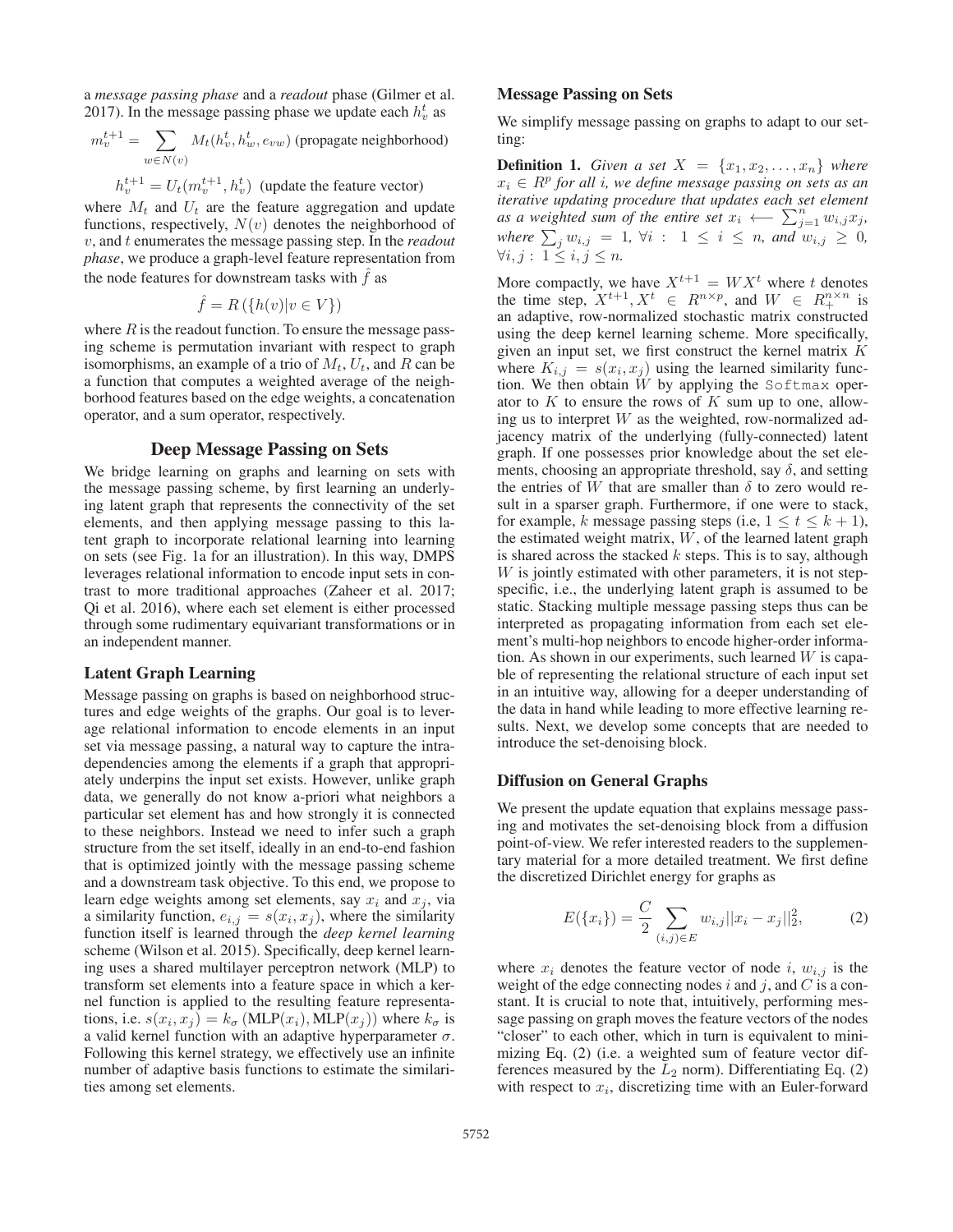approximation, and rearranging the terms, we obtain

$$
x_i^{t+1} = (1 - \delta tC \sum_j w_{i,j}) x_i^t + \delta tC \sum_j w_{i,j} x_j^t, (3)
$$

$$
= (1 - \delta tC) x_i^t + \delta tC \sum_j w_{i,j} x_j^t \tag{4}
$$

$$
= (1 - \delta tC)x_i^t + \delta tC \sum_j w_{i,j} x_j^t.
$$
 (4)

where  $\delta t$  denotes the time step.

Hence, the update rule is a convex combination of the current node feature  $x_i^t$  and the update feature obtained by the message passing step. Subject to time-step constraints on  $\delta t$ , larger  $\delta t$  will result in a smoother solution. If we choose the constant C and the time step  $\delta t$  such that  $C \delta t = 1$ , we recover the message passing step. This observation offers us another interpretation of DMPS: message passing with the weight matrix  $W$  is equivalent to diffusing each set element based on the entire set, i.e, updating each set element by a weighted average of the entire set.

### Set-denoising and Set-residual Blocks

Recall that beyond first-order relations, stacking a desired number of message passing steps allows us to take higherorder interactions among set elements into account. While enhancing the model's capability of capturing complex relational signals, such stacking results in deeper networks, which can potentially cause problems in terms of oversmoothing the feature representations and other common difficulties in training deep networks. Based on the previously derived update equation (4) and the residual network (He et al. 2016), we propose to address both concerns by introducing the set-denoising block and the set-residual block. Before detailing the architectures of those two blocks, we elaborate on the intuitions behind them:

- It is well-known that a discretized diffusion process with Neumann boundary conditions on a graph converges to a steady state (i.e. all node features being the same) with enough time steps. In our setting, by stacking  $n$  message passing steps we effectively are "running" the discretized diffusion process on the latent graph over  $n$  time-steps. Although accounting for interactions among set elements is crucial, it is also indispensable to retain meaningful distinctions among them (e.g, all set elements sharing the same feature representation when the diffusion process has converged is obviously not ideal for learning). It is thus important to avoid over-smoothing when stacking message passing steps, a critical observation that is attested by one of our experimental studies.
- Ideally, the architectures of either the set-denoising block or the set-residual block should alleviate the concerns of vanishing gradient or difficulty of learning the identity mapping when building a deep network.

Now we formally introduce the two proposed set blocks

• Set-denoising Block: As depicted in Fig. 1b, we first apply message passing to the feature matrix  $X$ , resulting in  $X^{\text{MP}}$ . The original feature matrix X is then combined with  $X^{\text{MP}}$  via a convex combination. This convex combination is based on a learnable diffusion coefficient

Algorithm 1: Deep Message Passing on Sets with the Set-denoising Block

| $\cdots$                                                                               |
|----------------------------------------------------------------------------------------|
| <b>Result:</b> Final label prediction $\hat{y}$ ;                                      |
| <b>Input:</b> $\{x_1, x_2, \ldots, x_n\}$ : a set of objects; k: the number            |
| of set-denoising blocks desired;                                                       |
| <b>Learnable Parameters</b> : $H_t$ , $\forall t: 1 \leq t \leq k$ : parameters        |
| of the linear layers; $\gamma$ : the diffusuion coefficient;                           |
| <b>Initialization</b> : $t = 1$ ;                                                      |
| —Extract p-dimensional numerical feature of each set                                   |
| element $x_i$ and form a feature matrix $X \in R^{n \times p}$ ;                       |
| —Construct the weight matrix $W$ from the feature                                      |
| matrix $X$ using deep kernel learning;                                                 |
| while $t\leq k$ do                                                                     |
| $\begin{array}{ll} & X^{t+1} = (1-\gamma)X^t + \gamma W X^t; \\ & Y^{t+1} \end{array}$ |
| $X^{t+1} = \tau(X^{t+1}H_t);$                                                          |
| $t = t + 1;$                                                                           |
| end                                                                                    |
| $x = \text{pool}(X^k);$                                                                |
| $\hat{y} = \kappa(x)$                                                                  |
|                                                                                        |

 $\gamma \in (0, 1)$ , which corresponds to  $\delta tC$  in the discretized anisotropic heat equation (4). In other words, we do not explicitly choose the constant C and the step size  $\delta_t$  in (4); instead we either fix  $\gamma$  upfront or jointly learn it with other model parameters. It is worth noting that if  $\gamma$  is learnable, we effectively allow our model to adaptively adjust the optimal degree of smoothing. We choose  $\gamma$  to be the same for each block, though making  $\gamma$  block-specific is possible. The linear layer followed by a non-linear operator at the end serve to further increase the expressiveness of the learned features.

• Set-residual Block: Fig. 1c is directly motivated by the residual network (He et al. 2016): assuming there exists an optimal feature matrix for learning,  $X^{\text{optim}}$ , it might be easier for the network to learn the difference,  $X^{\text{optim}} - X$ , through message passing as opposed to learn the optimal feature matrix  $X^{\text{optim}}$  from scratch. Moreover, the architecture of the set-residual block alleviates some common problems that come with training a deep network (He et al. 2016).

### Deep Message Passing on Sets (DMPS)

As a concrete example, Algorithm 1 outlines *Deep Message Passing on Sets*(DMPS) coupled with the set-denoising block, where  $\tau$  is an element-wise non-linear operator, pool is a set pooling operator, and  $\kappa$  is a function (e.g a fully-connected layer) that transforms the set-level feature representation into the output space.

### Analysis

Notice that with or without the set-denoising/set-residual blocks, the message passing step in DMPS is permutation equivariant with respect to the set elements. Since the composition of a permutation equivariant operation and a valid set pooling operation is permutation invariant, we have the following proposition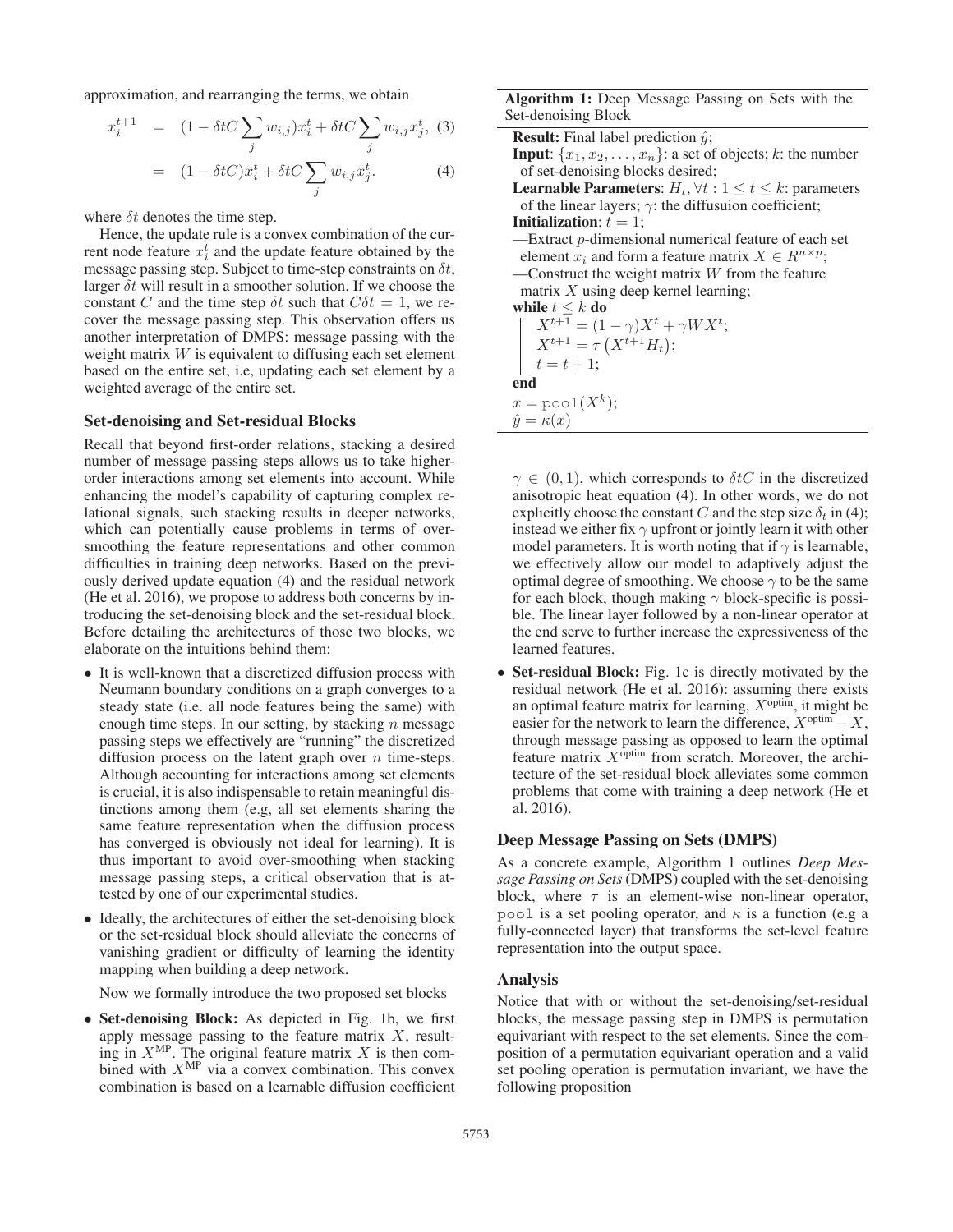Proposition 2. *DMPS is permutation invariant to the order of the elements in the input set.*

Additionally, being able to approximate any valid set function is desirable for a model. Building upon the results in Zaheer et al. (2017) and Qi et al. (2016), we have

Proposition 3. *DMPS is an universal approximator for any permutation invariant function.*

*Proof.* See supplementary material.  $\Box$ 

## Related Work

### Relational and Non-local Reasoning

- Relational Reasoning: Our proposed approach fits and generalizes the relation network (Santoro et al. 2017). To elaborate, if we do not perform any feature transformation after message passing and define the set pooling operator as the sum operator, a model comprised of one message passing step would result in  $f(X) = \kappa \left( \sum_{i,j} w_{i,j} x_j^T H_1 \right)$ where  $x_i^T$  is the j-th row of the feature matrix X. This agrees with the form suggested in Santoro et al. (2017) if we let  $g_{\theta}(x_i, x_j) = w_{i,j} x_j^T H_1$ . Therefore, our proposed network can be seen as a generalization of the relation network in the sense that stacking multiple message passing steps or set blocks enables us to learn high-order relations among the set elements.
- Non-local Networks: While non-local relational reasoning, whose main objective is to extend the frameworks of local learning schemes like the convolution operator or the fully-connected layer to allow for non-local learning, has been proposed in earlier work (Wang et al. 2017), DMPS is an extension of that to set-structured data where our goal is to leverage non-trivial relations among set elements. We also proposed a new way of learning the similarity function,  $s(x_i, x_j)$ , that infers pairwise relations, namely *deep kernel learning*. Last but not least, in order to further strengthen the flexibility of our model, we coupled DMPS with the set-denoising and set-residual blocks, motivated by the diffusion dynamics and the residual network, respectively, whereas Wang et al. (2017) only considered residual connections.

### Learning Deep Networks

The network proposed by He et al. (2016) allows for sensible training of deep networks, an advantage that is inherited by the set-residual block. While the set-denoising block shares certain structural similarities with the highway network (Srivastava, Greff, and Schmidhuber 2015), it was introduced in a different context, namely through the lens of diffusion on graphs and the avoidance of over-smoothing. In retrospect, the connection between diffusion dynamics and the set-denoising block established in this work provides another useful interpretation of the highway network in terms of relational learning. Last but not least, the set-denoising and set-residual blocks are introduced specifically to handle set-structured data, an attribute that is beyond the scope of the residual network or the highway network.

## Learning on Latent Graphs of Sets

We now refer back to Eqn. 1. A special case of  $\phi_X$ , as it can be seen in Qi et al. (2016) for example, acts on set elements independently. Notwithstanding, this can still be considered a trivial form of message passing on a latent graph whose edge set is empty, including the approaches in Qi et al. (2016) and Zaheer et al. (2017) as special cases. Franceschi et al. (2019) considers the challenge of jointly learning a probabilistic graph structure (to represent the relational structure of the given data points) and the parameters of the model in a semi-supervised setting in which a prior relational structure is corrupted or completely missing, by casting the two estimation problems in terms of a bilevel programming optimization task. The set transformer (Lee et al. 2019), by directly applying the transformer (Vaswani et al. 2017) on set-structured data, essentially uses a different W for every message passing step, and there are effectively many different W's at each step, since each attention head uses different keys/values. Unlike the transformer, DMPS places sensible restrictions on W that are well-motivated: they are based on physics (diffusion dynamics) and graph learning (static latent graph). Furthermore, it is worth emphasizing that DMPS only learns one latent graph (i.e. a single  $W$  as opposed to multiple  $W$ 's). Such design choice is critical because not only it allows for more intuitive and less ambiguous analysis/visualization, and leads to fewer free parameters and potentially better generalization given limited data, but it also suits data for which one latent graph suffices for the purpose of capturing the underlying relational structure better, explaining the experimental advantage of DMPS over the set transformer in the experiments that we conduct.

## Experiments

We apply DMPS and its extensions to a range of synthetictoy and real-world datasets. For each experiment, we compare our methods against, to the best of our knowledge, the state-of-the-art results for that dataset. Unless otherwise specified, three message passing steps, set-denoising blocks, or set-residual blocks are stacked to form the final model. Furthermore, we adopt the following abbreviations in this section: ET—equivariant transformation (Zaheer et al. 2017); V-DMPS—vanilla DMPS, i,e the block component being the message passing step; R-DMPS—the block component being the set-residual block; D-DMPS w/(FDC or LDC)—the block component being the set-denoising block with (fixed or learnable, respectively) diffusion coefficient; and UG—uniform graph, i.e a fully-connected, undirected graph with equal weights for all edges.

### Classifying Gaussian Sets

In this experiment we investigate a traditional problem of classifying random samples drawn from two different multivariate Gaussian distributions with the same mean and different covariance matrices. We create sets of real numbers by drawing the set elements as vector random samples from one of the two Gaussian distributions. The latent graph underlying each set is thus determined by the covariance matrix of its corresponding Gaussian distribution. To use the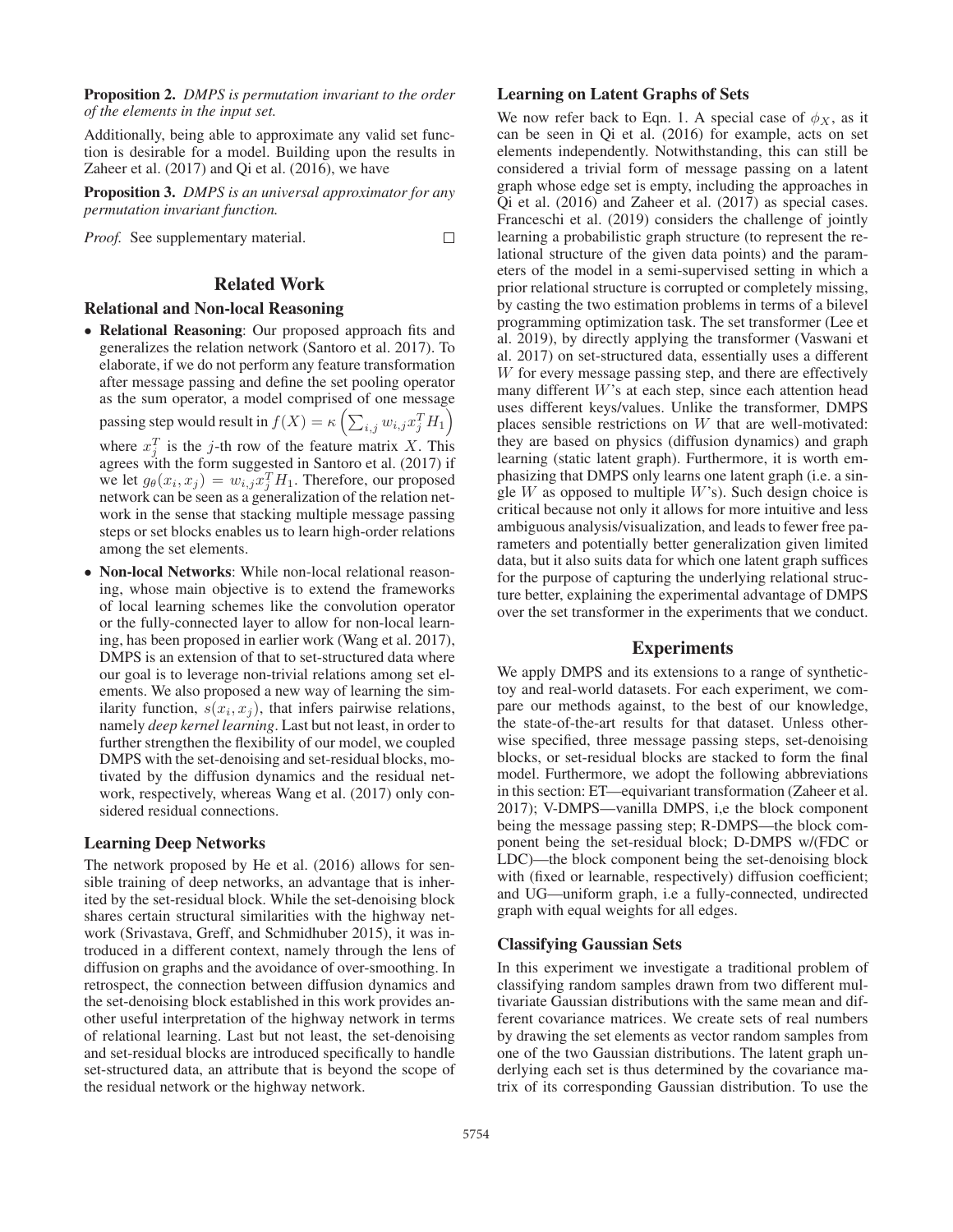

Figure 2: Fig. (a) and (b) show the learned kernel matrices with input sampled from the respective two normal distributions at test time, and Fig. (c) depicts how the testing accuracy varies with  $\rho$ .

covariance matrix as the ground truth for the latent graph, our main goal is to test DMPS's ability to capture and recover the true relational structure that underpins each set. Given a set  $\mathbf{X} = [X_1, X_2, \dots, X_p]^T$  where  $\mathbf{X} \sim N(\mu, \Sigma)$ , it is worth emphasizing that the order among the elements in X does not matter, as  $X$  is permutation equivariant with respect to its mean and covariance. The canonical order is used here for convenience, although the result would be the same if one were to permute the order upfront. We next describe the experiment in more detail.

We sample input sets from two 5-dimensional Gaussian distributions  $N(\mathbf{0},I)$  and  $N(\mathbf{0},\Sigma)$ . To further test DMPS's capability to apprehend sparse relational signals, we choose  $\Sigma$  to be the same as the identity matrix except at a (randomly) chosen pair of indices  $((2, 4)$ , in this case) in which  $\Sigma_{2,4} = \Sigma_{4,2} = \rho$  and  $\rho \in [0,1)$ . This is to say, the only, yet subtle difference between sets drawn from those two distributions is that the values of the second and the fourth elements are positively correlated for sets drawn from  $N(\mathbf{0}, \Sigma)$ , a relational information that can only be captured if the elements in the sets are modeled interactively. Fig. 2a and 2b showcase the latent graphs recovered by DMPS at test time with input sets sampled from the two chosen distributions, respectively, and with  $\rho = 0.95$ , while Fig. 2c conveys how the test results vary with different choices of  $\rho$ .

We have shown the following advantages of DMPS through this experiment: a). DMPS is able to take advantage of non-trivial covariance relations, thus outperforming methods that do not explicitly take such information into account. Furthermore, the trend of the curve in Fig. 2c confirms the intuition that DMPS performs better when the underlying relational signal gets stronger; b). in contrast to other relational learning methods that focus on sets like Lee et al. (2019), DMPS is intuitively interpretable in that the kernel matrix learned through the *latent graph learning* recovers the covariance structure of the underlying Gaussian distribution. This property of DMPS is highly desirable, and is also consistent with theoretical probability as functional transformations of random variables preserve the independence and covariance relations among those variables (the network acts on each set element, i.e each dimension of the Gaussian random sample, independently before the message passing step).

## Counting Unique Characters



Figure 3: Learned latent graph for a test input set with nine images categorized by three unique characters. The color transparency of the edges is proportional to their learned weights, with heavier-colored edges carrying larger weights.

To test the model's ability to model set-structured data relationally, Lee et al. (2019) proposed the task of counting unique characters using the characters dataset (Lake, Salakhutdinov, and Tenenbaum 2015), where the goal is to predict the number of unique characters in an input set of character images. Please refer to the supplementary material for detailed experimental setup. Tab. 1 shows the testing results. We emphasize that we align as much architectural choices, such as learning rate, number of training batches, batch size, etc., as we can with Lee et al. (2019) for fair comparison. We make some additional comments below.

Table 1: Counting unique characters

| Architecture           | <b>Test Accuracy</b> |
|------------------------|----------------------|
| DeepSets w/ Mean ET    | $0.4617 \pm 0.0076$  |
| DeepSets w/ Max ET     | $0.4359 \pm 0.0077$  |
| <b>Set Transformer</b> | $0.6037 \pm 0.0075$  |
| V-DMPS w/ UG           | $0.1357 \pm 0.0000$  |
| D-DMPS w/LDC & UG      | $0.4661 \pm 0.0085$  |
| <b>V-DMPS</b>          | $0.6446 \pm 0.0174$  |
| <b>R-DMPS</b>          | $0.6600 \pm 0.0103$  |
| D-DMPS w/FDC           | $0.6748 \pm 0.0120$  |
| D-DMPS w/LDC           | $0.6674 \pm 0.0080$  |

Firstly, DMPS and its variants outperform other methods by significant margins, showing the effectiveness of our proposed model. Secondly, since relational learning is the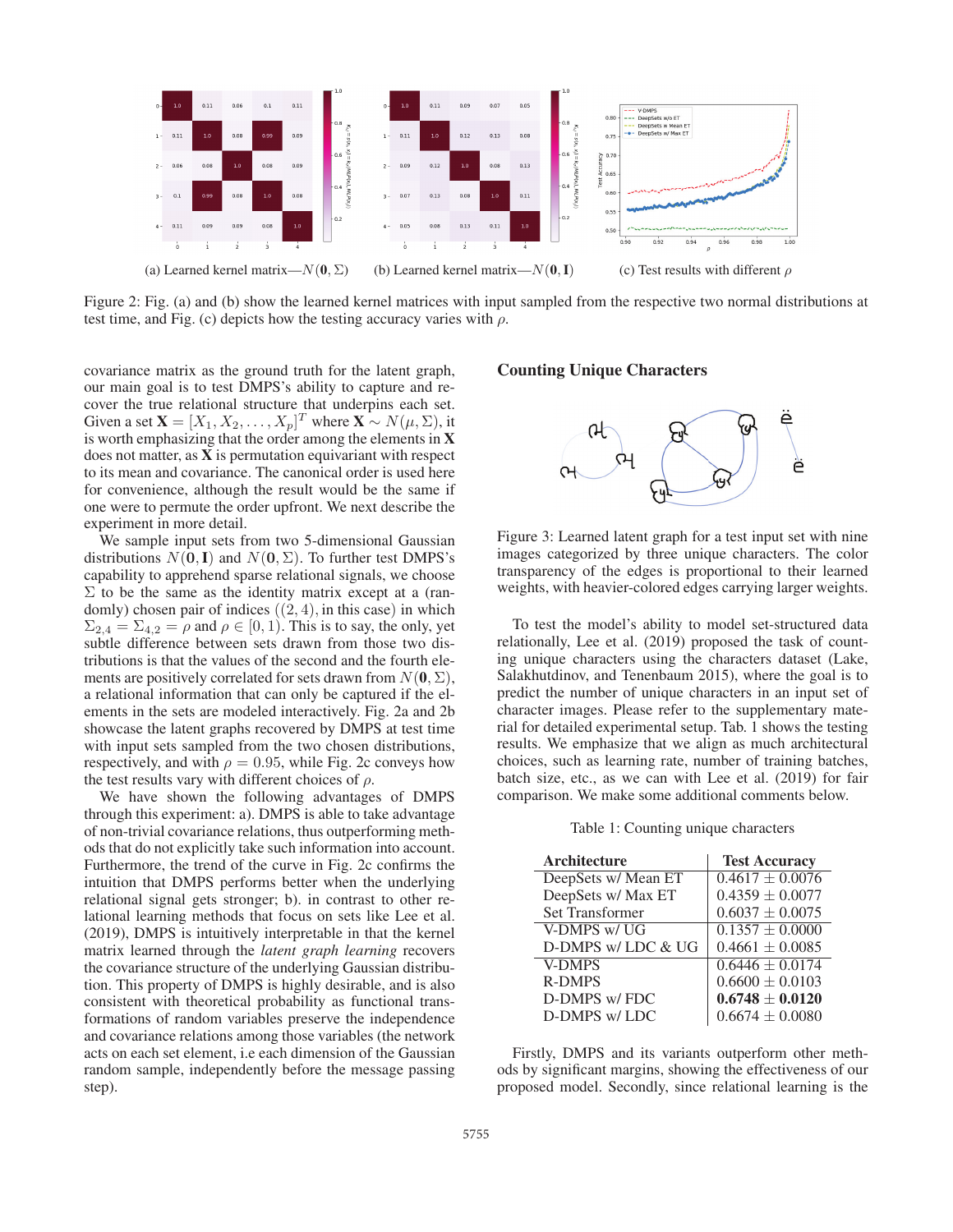centerpiece of our model, we perform two ablation studies (V-DMPS w/ UG and D-DMPS w/ LDC & UG) where we perform message passing on the uniform graph instead of the learned latent graph. The idea is that regular DMPS and its variants should outperform models with a fixed uniform graph if the learned latent graph indeed captures useful relational information. As shown in Tab. 1, V-DMPS w/ UG performs poorly, while D-DMPS w/ LDC & UG does better (perhaps because of the less erroneous smoothing induced by the set-denoising block) it still does not perform as well. This shows the significance of proper relational learning provided by regular DMPS and its variants. To further demonstrate the interpretability of our approach, Fig. 3 shows the learned latent graph for a test input set with nine images categorized by three unique characters. We see that the learned latent graph in which three clusters emerge delineates the relations among the set elements in a reasonable manner, underscoring a straightforward intuition that images corresponding to the same character are more closely related.

## Point Cloud Classification

Table 2: ModelNet 40 Classification Task

| Architecture           | 100 points          | 1000 points         |
|------------------------|---------------------|---------------------|
| DeepSets w/ Max ET     | $0.82 \pm 0.02$     | $0.87 \pm 0.01$     |
| <b>Set Transformer</b> | $0.8454 \pm 0.0144$ | $0.8915 \pm 0.0144$ |
| PointNet++             |                     | $0.907 + -$         |
| <b>V-DMPS</b>          | $0.8367 \pm 0.0047$ | $0.8751 + 0.0029$   |
| <b>R-DMPS</b>          | $0.8475 \pm 0.0036$ | $0.8935 \pm 0.0016$ |
| D-DMPS w/FDC           | $0.8564 \pm 0.0031$ | $0.8783 \pm 0.0032$ |
| D-DMPS w/LDC           | $0.8571 \pm 0.0062$ | $0.8798 \pm 0.0020$ |

We apply DMPS and its variants to the ModelNet40 dataset (Chang et al. 2015), which contains objects that are represented as sets of 3d points (point clouds) in 40 different categories. Our model allows us to directly model sets of 3d points. For this experiment, we construct input sets with sizes 100 and 1,000 points per set by uniformly sampling from the mesh representations of the objects. Tab. 2 shows the test performances of our approaches compared with other state-of-the-art methods that directly operate on raw point clouds. We make some additional comments below.



Figure 4: Depiction of how the diffusion coefficient  $\gamma$  affects the test accuracy in the case of 100 points per set.

Firstly, we point out that the task is harder when there

are fewer points in the input set, thus requiring more efficient relational learning. We observe that D-DMPS w/ LDC outperforms other methods by significant margins in the case of 100 points in the input set. As for the case of 1000 points, PointNet++ achieved the state-of-the-art among methods that directly process raw point clouds. Our method performs on par with the set transformer (Lee et al. 2019), and outperforms deep sets (Zaheer et al. 2017) by leveraging relational information. Secondly, to investigate the importance of balancing between appropriate message passing and over-smoothing, we perform a study in which we fix the diffusion coefficient to various values and see how the test accuracy varies. Fig. 4 shows the result. As  $\gamma$  ranges from 0 to 1, the model effectively ranges from DeepSets w/o ET to V-DMPS, with anywhere in-between being D-DMPS w/ FDC at that particular  $\gamma$ . The test accuracy peaks when  $\gamma$  approaches 0.5, and decreases when  $\gamma$  becomes either too large or too small. This shows the significance of controlling the degree of smoothing. Along with the update equation, the novelty of the set-denoising block is affirmed theoretically and empirically.

## Histopathology Dataset

Table 3: Breast Cancer

| Architecture           | <b>Test Accuracy</b> |
|------------------------|----------------------|
| Attention              | $0.745 \pm 0.018$    |
| <b>Gated Attention</b> | $0.755 \pm 0.016$    |
| <b>V-DMPS</b>          | $0.800 \pm 0.023$    |
| <b>R-DMPS</b>          | $0.818 \pm 0.029$    |
| D-DMPS w/FDC           | $0.846 \pm 0.019$    |
| D-DMPS w/LDC           | $0.836 \pm 0.023$    |

The concept of learning on sets also applies well to *weakly-labeled data*. In this section we perform experiment on classifying weakly-labeled real-life histopathology images provided in the breast cancer dataset (Gelasca et al. 2008). A common approach is to divide an image into smaller patches and think of the patches as a set of "small images" with a single label for the set.

The breast cancer dataset introduced in Gelasca et al. (2008) consists of 58 weakly-labeled 896×768 H&E images. An image is labeled malignant if it contains breast cancer cells; otherwise it is labeled benign. We follow a similar procedure to pre-process the images as in Ilse, Tomczak, and Welling (2018). We divide the images into  $32 \times 32$ patches, which results in 672 patches per set (i.e., per image). Furthermore, because of the small number of available images, we perform data augmentation at the training stage by randomly rotating and mirroring the patches. We point out that Ilse, Tomczak, and Welling (2018) also randomly adjusted the amount of H&E by decomposing the RGB color of the tissue into the H&E color space. We compare the performances of DMPS and its variants to the *attention* and *gated attention* models introduced in Ilse, Tomczak, and Welling (2018). The testing results are shown in Tab. 3. Despite the framework of multiple instance learning, and